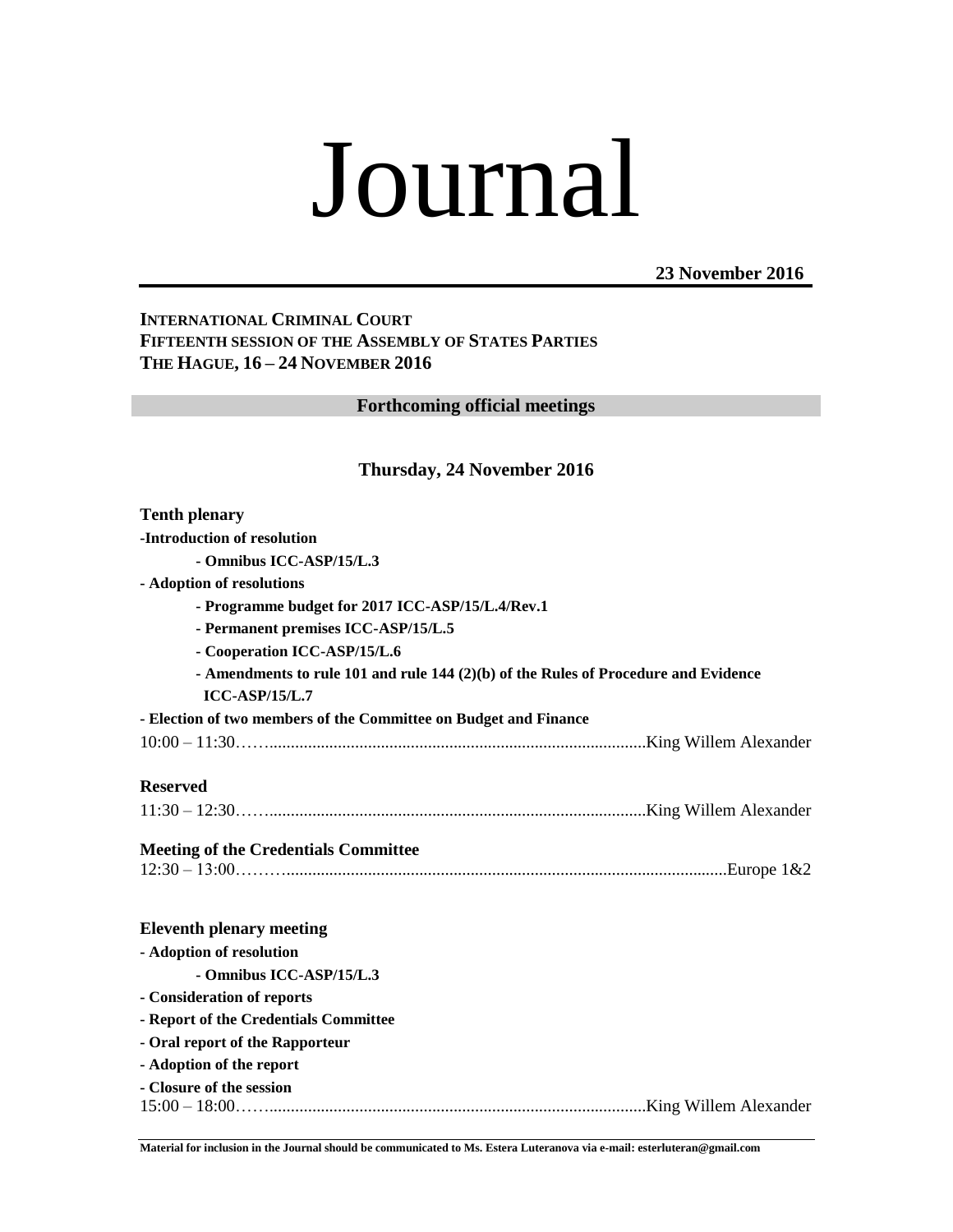# **Other forthcoming meetings**

# **Thursday, 24 November 2016**

| African group coordination meeting                                                                                                                                       |  |
|--------------------------------------------------------------------------------------------------------------------------------------------------------------------------|--|
| <b>European Union coordination meeting</b>                                                                                                                               |  |
| <b>GRULAC</b> (Group of Latin America and Caribbean States) coordination meeting<br>$12:00 - 12:30$ Oceania                                                              |  |
| <b>Complementarity in Central and West-Africa (co-hosted by France, Senegal, Amnesty</b><br>International and the International Federation for Human Rights $(FIDH)^{1}$ |  |
|                                                                                                                                                                          |  |